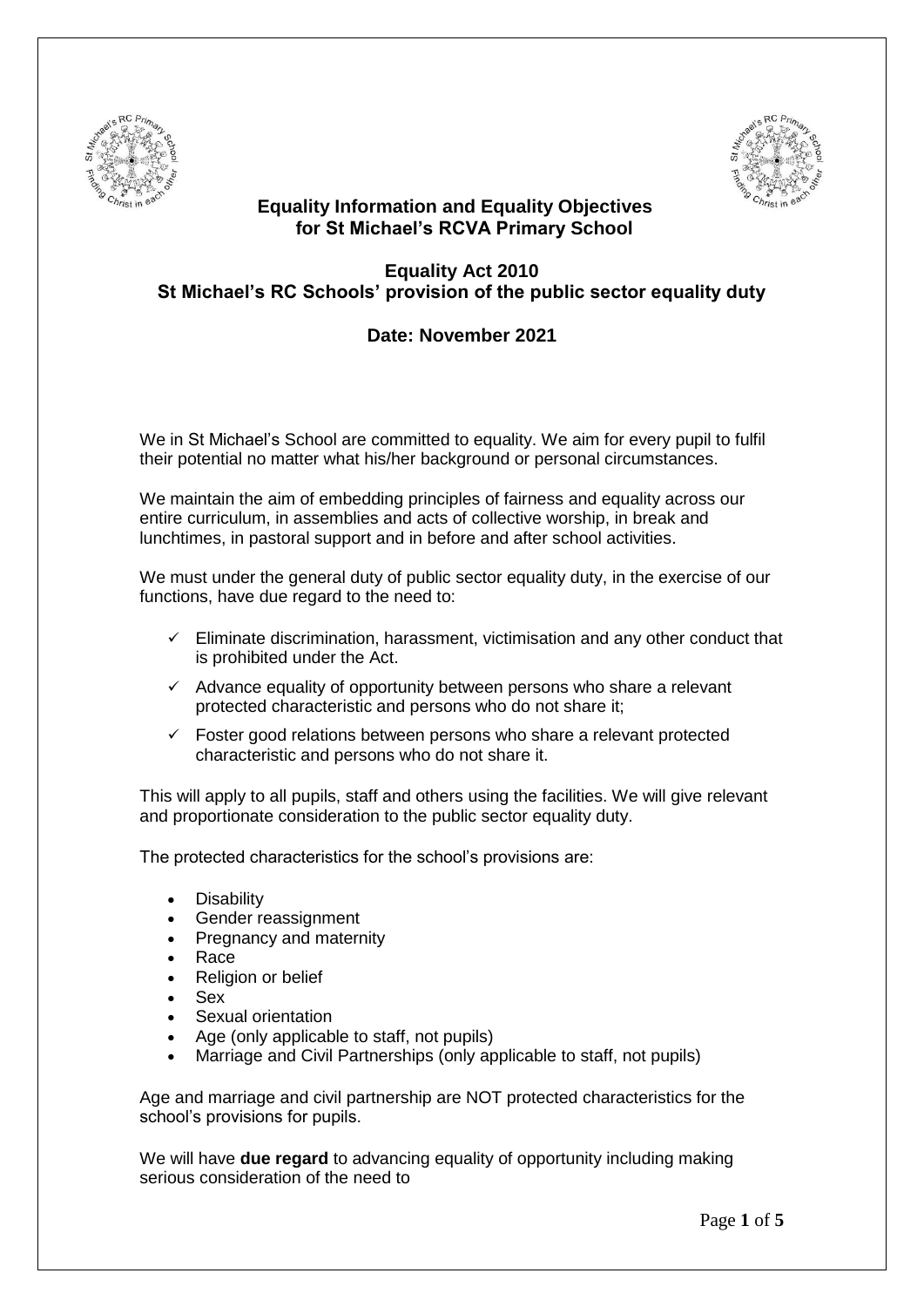- remove or minimise disadvantages suffered by persons who share a relevant protected characteristic that are connected to that characteristic;
- take steps to meet the needs of persons who share a protected characteristic that are different from the needs of persons who do not share it;
- encourage persons who share a relevant protected characteristic to participate in public life or in any activity in which participation by such persons is disproportionately low.

We will take into account the six Brown principles of 'due regard'

- **awareness –** all staff know and understand what the law requires
- **timeliness**  implications considered before they are implemented
- **rigour –** open-minded and rigorous analysis, including parent/pupil voice
- **non-delegation –** the PSED cannot be delegated
- **continuous –** ongoing all academic year
- **record-keeping –** keep notes and records of decisions & meetings

We welcome the opportunity to be transparent and accountable. To this end we fulfil the specific duties of the Act by:

- $\checkmark$  publishing our equality information
- $\checkmark$  publishing our equality objectives

We aim to make the information accessible, easy to read and easy to find.

### *Equality Information:*

We maintain confidentiality and work to data protection principles. We publish information in a way so that **no pupil or staff member** can be identified.

| Age                             | Figures change – we comply with our equality<br>duty. |
|---------------------------------|-------------------------------------------------------|
| <b>Disability</b>               | 100% staff gave information.                          |
|                                 | 0% of staff recorded a disability.                    |
|                                 | We ensure reasonable adjustments are made             |
|                                 | where appropriate.                                    |
| Gender reassignment             | We support any staff member towards gender            |
|                                 | reassignment.                                         |
| Marriage & civil partnerships   | Figures change – we comply with our equality          |
|                                 | duty.                                                 |
| Pregnancy and maternity         | Figures change – we comply with our equality          |
|                                 | duty.                                                 |
| 'Race' / ethnicity              | 100% staff gave information                           |
|                                 | Our staff profile comprises: White British            |
| Religion and Belief / no belief | 100% staff gave information                           |
|                                 | Our staff profile comprises: 57% Catholic and 43%     |
|                                 | other Christian denominations or no religion          |
| Sex - male/female               | 90% female 10% male                                   |
| Sexual orientation              | We support all staff members regardless of sexual     |
|                                 | orientation                                           |

#### **Staff & Governors:**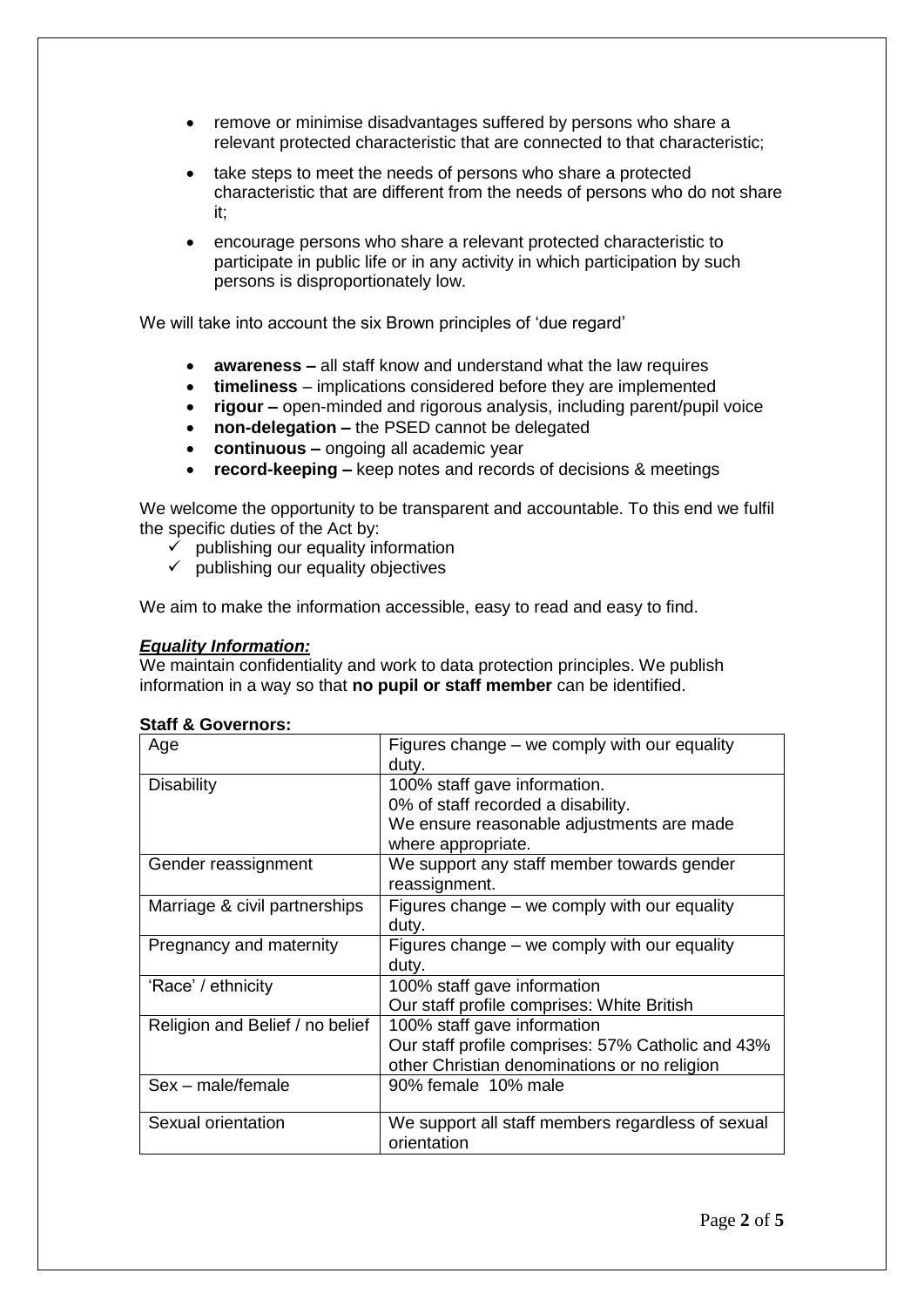## **Pupils:**

| Age                                        | We have pupils aged from 4 to 11 years old in our<br>school.                                                                                                                                  |
|--------------------------------------------|-----------------------------------------------------------------------------------------------------------------------------------------------------------------------------------------------|
| <b>Disability</b>                          | 100% pupil gave information.<br>2% of pupils recorded a disability.<br>We ensure reasonable adjustments are made<br>where appropriate.                                                        |
| Gender reassignment                        | We support any pupil towards gender<br>reassignment.                                                                                                                                          |
| Pregnancy and maternity                    | We comply with our equality duty and have<br>planned to deliver education on site if and when<br>required, or offer a place at the Young Parent<br>Group run by the SEND & Inclusion Service. |
| 'Race' / ethnicity                         | 100% pupil gave information<br>Our pupil profile comprises:<br>White British 95.6%<br>Other white background 2.5%<br>Other Black background 0.6%<br>Other mixed background 1.3%               |
| EAL (English as an<br>Additional Language) | 2.5% EAL<br>The languages spoken within our pupil profile are:<br>English, Polish, Romanian and Sign Language                                                                                 |
| Religion and Belief / no belief            | 100% pupil gave information<br>Our pupil profile comprises:<br>46% Roman Catholic, 32% Christian, 22% no<br>belief                                                                            |
| <b>SEND</b>                                | 11.4% pupils identified with a Special Educational<br>Need.                                                                                                                                   |
| Sex - male/female                          | 46% female<br>54% male                                                                                                                                                                        |
| Sexual orientation                         | We support all pupils regardless of sexual<br>orientation                                                                                                                                     |
| <b>Pupil Premium</b>                       | 12% pupils eligible for Pupil Premium                                                                                                                                                         |

## **We will update our equality information at least annually and publish on the school website.**

# *Equality Objectives 2021-22*

Our equality objectives are:

| Equality Objective 1 – Achievement for all pupils at the school                        |             |                                        |  |  |  |
|----------------------------------------------------------------------------------------|-------------|----------------------------------------|--|--|--|
| At St Michael's School we aim for equality of opportunity and to foster good relations |             |                                        |  |  |  |
| in engaging parents and carer, tackling discrimination and narrowing gaps of           |             |                                        |  |  |  |
| achievement where they exist.                                                          |             |                                        |  |  |  |
| Outcomes                                                                               | Measured by |                                        |  |  |  |
| The school is able to effectively analyse                                              |             | Data analysis                          |  |  |  |
| the date it collates on the protected                                                  |             | <b>Book looks</b>                      |  |  |  |
| characteristics of ethnicity, gender,                                                  |             | Discussions with parents; children and |  |  |  |
| socioeconomic circumstances, religion and                                              |             | staff                                  |  |  |  |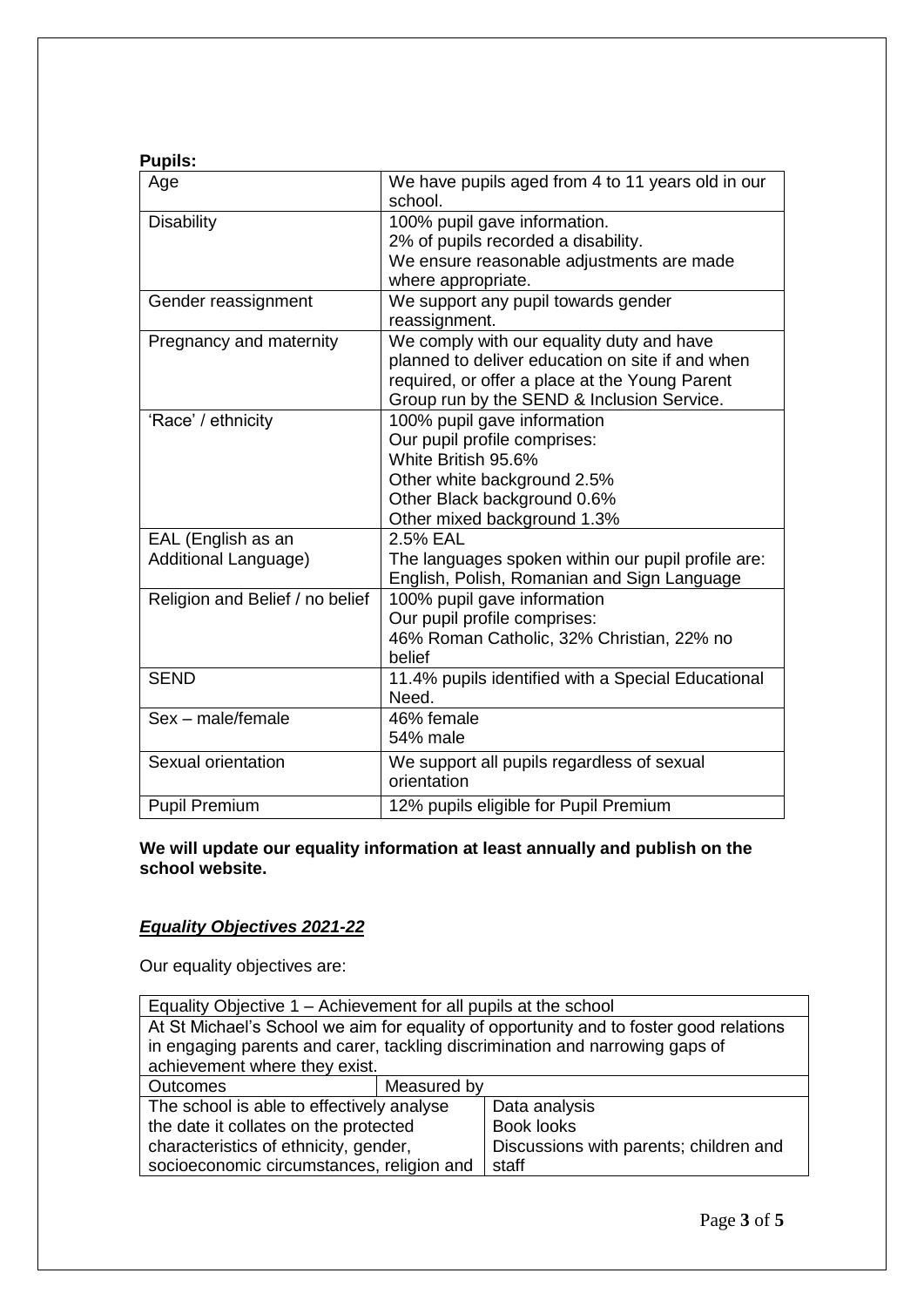| other groups to address any differential in<br>outcomes for these pupils. |   |   |   |   |                                                                                                                              | Timetables<br>Interventions<br><b>Pupil Profiles</b> | Lesson observations                                                                                                                    |
|---------------------------------------------------------------------------|---|---|---|---|------------------------------------------------------------------------------------------------------------------------------|------------------------------------------------------|----------------------------------------------------------------------------------------------------------------------------------------|
| Ð                                                                         | G | R | Е | S | Activity                                                                                                                     |                                                      | <b>Progress Milestones</b>                                                                                                             |
|                                                                           |   |   |   |   | Termly assessments in<br>reading, writing and maths<br>analysed in pupil progress<br>meetings for attainment and<br>progress |                                                      | Assessments up to date<br>SLT have an overview and<br>all teachers understand<br>attainment and progress of<br>groups in all subjects. |
|                                                                           |   |   |   |   | Interventions informed by<br>data and provision map                                                                          |                                                      | Updated intervention and<br>provision map termly.                                                                                      |
|                                                                           |   |   |   |   | Monitoring of subjects to<br>ensure the protected groups<br>have access to all subjects                                      |                                                      | Monitoring of all subjects by<br><b>SENDCO</b>                                                                                         |
|                                                                           |   |   |   |   | Learning walks/observations<br>and book looks to focus on<br>pupils of different<br>characteristics of ability               |                                                      | Quality first teaching in place<br>for all groups of pupils                                                                            |

|                                          | Equality Objective 2 - Behaviour and Attendance                                 |   |   |    |                                                                          |                            |                                                                                    |
|------------------------------------------|---------------------------------------------------------------------------------|---|---|----|--------------------------------------------------------------------------|----------------------------|------------------------------------------------------------------------------------|
|                                          |                                                                                 |   |   |    |                                                                          |                            | At St Michael's School we encourage community cohesion through a growing           |
|                                          | understanding of differences and similarities within a climate where respect is |   |   |    |                                                                          |                            |                                                                                    |
|                                          |                                                                                 |   |   |    | promoted and discrimination is not tolerated. The school promotes strong |                            |                                                                                    |
|                                          |                                                                                 |   |   |    |                                                                          |                            | relationships especially with 'hard to reach' families and seeks to understand the |
|                                          |                                                                                 |   |   |    | barriers to good behaviour and attendance.                               |                            |                                                                                    |
| <b>Outcomes</b>                          |                                                                                 |   |   |    | Measured by                                                              |                            |                                                                                    |
|                                          |                                                                                 |   |   |    | The school effectively monitors and                                      | Data analysis              |                                                                                    |
|                                          |                                                                                 |   |   |    | addresses all incidents of bullying including                            | <b>CPOMS</b>               |                                                                                    |
|                                          |                                                                                 |   |   |    | prejudice related to any characteristics, the                            |                            | Discussions with parents; children and                                             |
|                                          |                                                                                 |   |   |    | school works effectively to monitor and                                  | staff                      |                                                                                    |
| improve the attendance of all pupils and |                                                                                 |   |   |    |                                                                          | Lesson observations        |                                                                                    |
| remove barriers to success.              |                                                                                 |   |   |    |                                                                          | Behaviour log/Bullying log |                                                                                    |
| D                                        | G                                                                               | R | Ε | S. | Activity                                                                 |                            | <b>Progress Milestones</b>                                                         |
|                                          |                                                                                 |   |   |    | Reviewed behaviour policy                                                |                            | Pupil behaviour analysis                                                           |
|                                          |                                                                                 |   |   |    | including increased rewards                                              |                            | shows improving behaviour                                                          |
|                                          |                                                                                 |   |   |    | achievable by all pupils                                                 |                            | and very low numbers of                                                            |
|                                          |                                                                                 |   |   |    | incidences linked to                                                     |                            |                                                                                    |
|                                          |                                                                                 |   |   |    |                                                                          |                            | prejudice                                                                          |
|                                          |                                                                                 |   |   |    | Anti-bullying assemblies and                                             |                            | Bullying is rare and dealt                                                         |
|                                          |                                                                                 |   |   |    | <b>PSHCE</b> focus<br>with effectively but the                           |                            |                                                                                    |
|                                          |                                                                                 |   |   |    | school when it arises.<br>School values                                  |                            |                                                                                    |
|                                          |                                                                                 |   |   |    | Monitoring of all attendance<br>Report to governors                      |                            |                                                                                    |
|                                          |                                                                                 |   |   |    | data at group and individual<br>attendance pattern shows                 |                            |                                                                                    |
|                                          |                                                                                 |   |   |    | level. Parents informed                                                  |                            | good attendance and little                                                         |
|                                          |                                                                                 |   |   |    | termly if attendance drops                                               |                            | variation between groups                                                           |
|                                          |                                                                                 |   |   |    | below 95%.                                                               |                            |                                                                                    |

**We will update our equality objectives every four years and publish them on our school website.** 

**We will review progress on these objectives annually.**